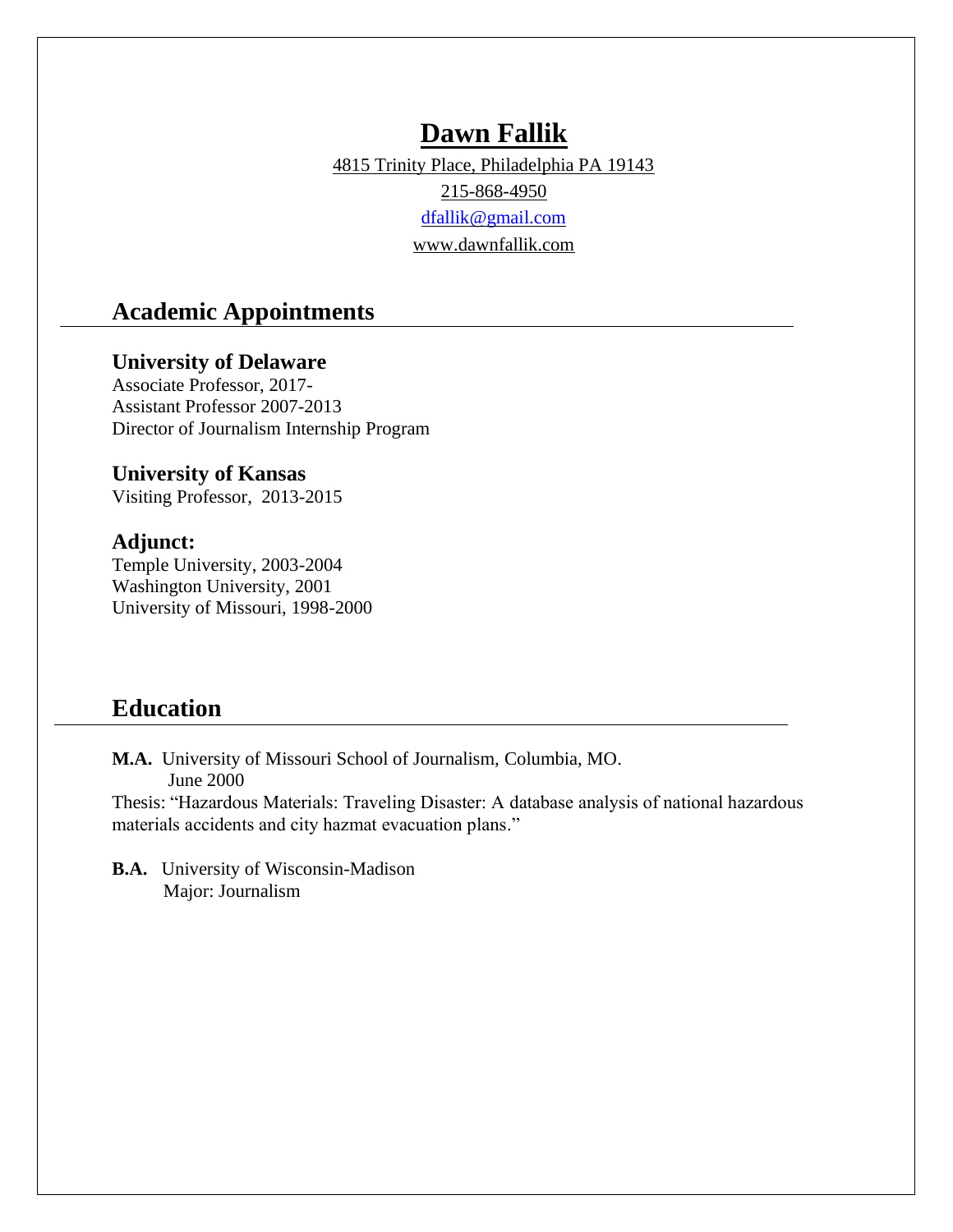# **Professional Journalism Experience**

- Freelancer, The Washington Post. (2017-present)
- Freelancer, National Public Radio. (2019-present)
- Freelancer, PBS. (2021-present)
- Freelancer, Neurology Today. (2007-present)
- Freelancer, The Wall Street Journal. (2009-2016)
- Data Consultant, "Wilhemina's War," PBS Frontline. (2016)
- Staff Reporter, Medical Desk, The Philadelphia Inquirer, (2002-2007)
- Staff Reporter, Spotlight Team, St. Louis Post-Dispatch, (2000-2002)
- Co-director, National Institute of Computer-Assisted Reporting, Columbia, Mo. (1999-2000)
- Reporter, The Associated Press, Philadelphia, Omaha, Neb, Baltimore. (1994-1998)

# **Federal Grants**

## **National Science Foundation: Engineering Division** Aug. 2021

### **Funded: \$999,984**

Characterizing the Global Illicit Trade in Energy-Critical Materials using Machine Learning, Remote Sensing, and Qualitative Research. Five-year grant. PI: Julie Klinger, Dept. of Geography, Co-PI, **Dawn Fallik, English Dept.** 

## **National Institute of Healthcare Management** Jan. 2020

### **Funded: \$10,000.**

10,000 Followers and No Friends: Collaboration with National Public Radio to produce online and on-air stories focusing on the physical and mental ramifications of social isolation.

## **Academic Grants**

## **University of Delaware Innovation Grant: Words For Nerds**

Funded 2019: \$30,000. Renewed 2021, 2022

Six-week competitive graduate seminar focused on translating research to multimedia, social media and through the mainstream media. Co-director with Dr. Joshua Zide, Materials Science and Engineering.

## **University of Delaware: Interdisciplinary Humanities Grant** Jan. 2021

Funded \$5,000

Crafting Healthcare: Advanced class focused on healthcare disparities. Collaboration with faculty from political science, nursing and women's studies.

## **University of Delaware: General University Grant** Jan. 2017

#### Funded \$15,000

Men's Sheds: An examination into the Australian program addressing loneliness in senior men.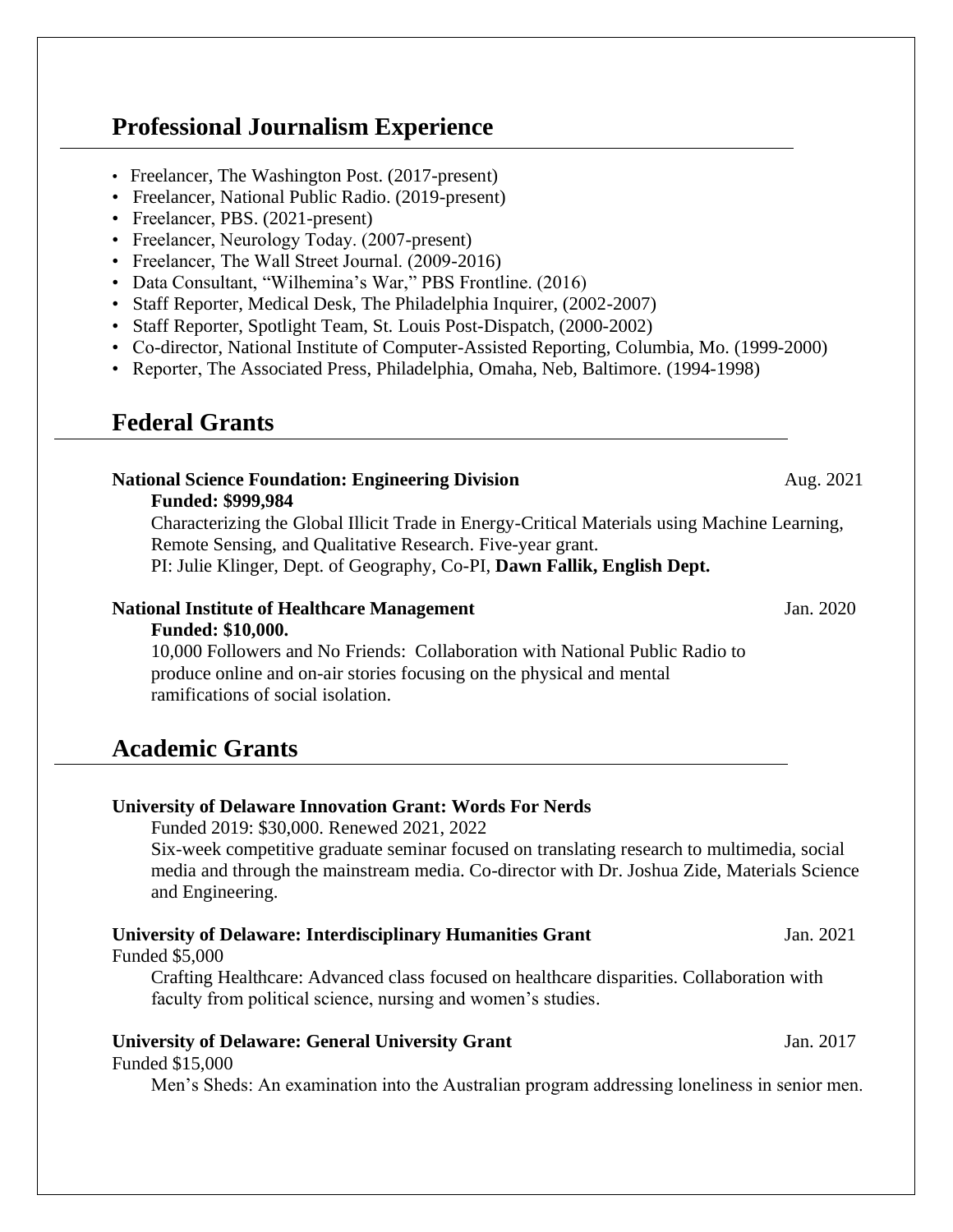| Salzburg Fellowship, Vienna, Austria.                                                                                            | June 2013 |
|----------------------------------------------------------------------------------------------------------------------------------|-----------|
| <b>University of Delaware: General University Grant</b><br>Funded \$10,000                                                       | June 2012 |
| View From The Beach: A multimedia collaboration with The Philadelphia Inquirer focusing on<br>environmental issues at the shore. |           |
| University of Maryland Journalism Center for Children & Families.<br>Declined                                                    | June 2012 |
| <b>Academic Fellowships</b>                                                                                                      |           |
| Nieman Foundation for Journalism, Harvard University.<br>Social media fellowship, Nieman Reports                                 | 2011      |
| Dart Fellowship in Trauma Journalism, Columbia University.                                                                       | 2010      |

**The Wall Street Journal**, New York City. 2009 Summer academic internship, multimedia desk.

# **Teaching Experience**

#### **Courses Taught, University of Delaware**

Journalism minor:

- JOUR301 Introduction to Journalism
- ENGL307 Beginning Journalism Skills
- ENGL308 Reporter's Practicum
- ENGL309 Feature Writing
- ENGL367 Social Media and Journalism

### **Curricular Development, University of Delaware**

Director of the journalism program for eight years, overseeing 250 minors, three full-time professors and rotating adjuncts. Created journalism internship program and endowed internships at Delaware News Journal and The Philadelphia Inquirer. Designed and developed five new courses and collaborated with 22 departments to develop a STEM Narrative minor.

Newly Developed Courses

- ENGL409 Public Health in the Media
- ENGL409 Critical Writing
- ENGL409 Food Writing
- ENGL409 Medical Writing
- JOUR464 Internship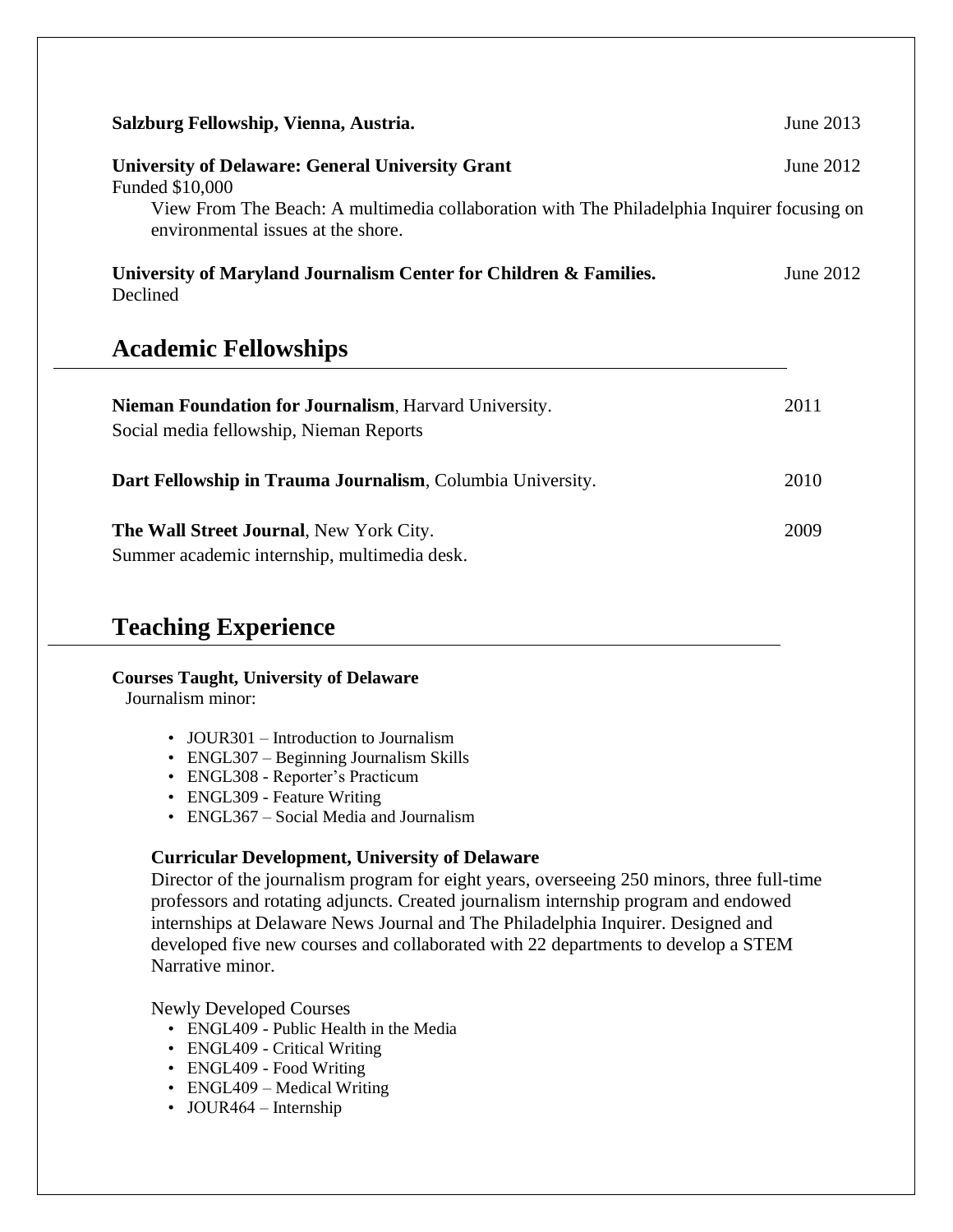## **Publications**

## **Peer-Reviewed Publications**:

#### **Oncology Live**

Fallik, D. (2021) ["Cracking the Cancer Code: Quiet and Chaos"](https://www.onclive.com/view/cracking-the-cancer-code-requires-both-quiet-and-chaos) Fallik, D. (2020) ["Practicing Outside the Pharma Box in Breast Cancer"](https://www.onclive.com/view/practicing-outside-the-pharma-box-in-breast-cancer) Fallik, D. (2020) ["The Hamilton of Medicine"](https://www.onclive.com/view/the-hamilton-of-medicine)

### **Neurology Today (selected from more than 100 publications since 2007) 2022-**

Fallik, D. "Comorbid Sleep Apnea and Sleep Apnea May Impact Covid Outcomes."

#### **2021**

Fallik, D. ["Research on ALS Disease Biomarkers Is Key to Its Intervention and Prevention"](https://journals.lww.com/neurotodayonline/blog/breakingnews/pages/post.aspx?PostID=1158)

- Fallik, D. "Wearable Flexible Doppler Ultrasound May Allow For Blood Flow Monitoring,"
- Fallik, D. "Advances in Epilepsy Treatment: Where the Challenges Remain."
- Fallik, D. "Then and Now: 20 Years Later, What Has Changed in MS."
- Fallik, D. "White Matter Disruption Persists Months After Brain Injury."
- Fallik, D. "Metabolic Syndrome Associated with Stroke Recurrence and All-Cause Mortality."
- Fallik, D. "Neurologists Say Their Patients Mostly Want the COVID-19 Vaccine"

#### **2020**

- Fallik, D. "[Recruiting Residents During COVID"](https://journals.lww.com/neurotodayonline/fulltext/2020/07090/recruiting_residents_during_covid_19.10.aspx)
- Fallik, D. ["Change In USMLE Step 1"](https://journals.lww.com/neurotodayonline/Fulltext/2020/04020/The_USMLE_Step_1_Is_Pass_Fail___How_Does_that.6.aspx?WT.mc_id=HPxADx20100319xMP)
- Fallik, D. ["This COVID-19 Life:](https://journals.lww.com/neurotodayonline/blog/breakingnews/pages/post.aspx?PostID=961) Homeschooling and Telemedicine"
- Fallik, D. "This COVID-19 Life: Perfecting the Art of the Workaround."
- Fallik, D. "Who Consents to Organ Donation After Brain Death"
- Fallik, D. "Different Communities, Different Subspecialties Aim to Diversify Neurology."
- Fallik, D. "Have You Heard of the Neurologist Behind Louis-Bar Syndrome?: Now You Will"

#### **2019**

- Fallik, D. "Aerobic Exercise Improves Executive Function in Adults Aged 20-67."
- Fallik, D. "The American Stroke Association Sets Standards of Stroke Care ."
- Fallik, D. "For Residency Training, 'The Times They Are a Changing."
- Fallik, D. "He Didn't Just Visit Honduras. This Chicago Neurologist Opened a Clinic There."
- Fallik, D. "In MS, Progression of Disease Activity Is Often 'Silent,' 10-Year Study Finds."
- Fallik, D. "Neurology Editors Identify the Red Flags of Predatory Publishing."
- Fallik, D. "Neurology Research Runs Through Three Generations of Women."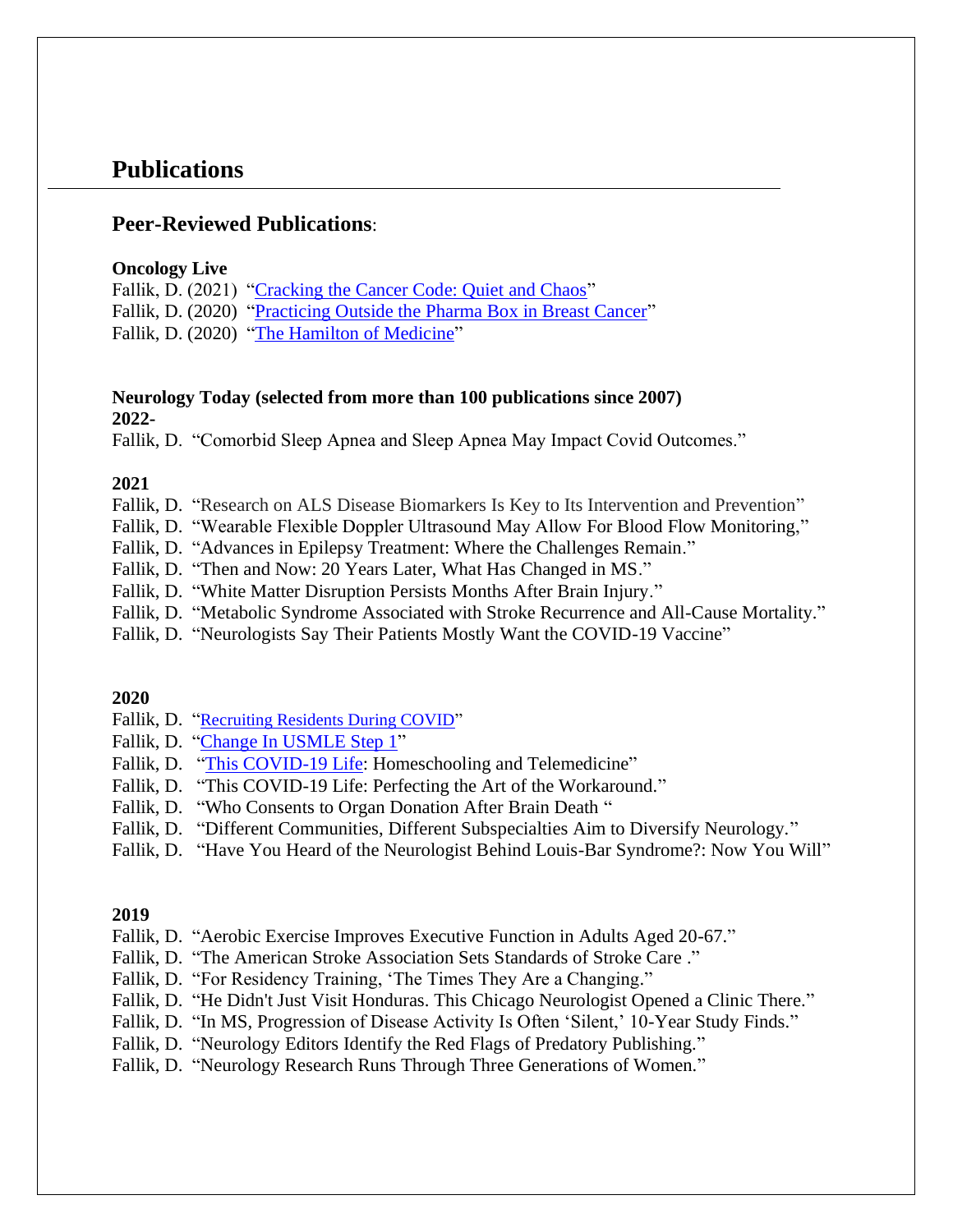#### **2018**

- Fallik, D. "NAS Report: Clinical Trial Results Should Be Shared with Study Participants Why Not All Bioethicists Agree."
- Fallik, D. "Alzheimer's Disease: 5 or More Pregnancies Are Linked to Greater Risk of AD."
- Fallik, D. "Optic Neuritis: Study Stirs Debate: IV or Oral Corticosteroids for Optic Neuritis?"
- Fallik, D. "Medical Marijuana Offers Mild Relief for Multiple Sclerosis Symptoms and Is Safe."
- Fallik, D. "Pfizer Ends Funding to Alzheimer's and Parkinson's Research."
- Fallik, D. "Is the 'Right to Try' Legislation the Right Direction for Neurology Patients?"
- Fallik, D. "Professionalism: Tackling Diversity in Neurology."
- Fallik, D. "Stenting for Carotid Stenosis Has Greater Risk for Stroke or Death on Day of Procedure: Similar Results with Carotid Endarterectomy Thereafter."

### **2017:**

- Fallik, D. "Burnout Starts as Early as Neurology Residency, New Survey Finds."
- Fallik, D. "Crowdsourcing the Next Big Neurology Study."
- Fallik, D. "Drug Use and Unique MRI Pattern Associated with Amnestic Syndrome."
- Fallik, D. "In Soccer, Rapid Head Movement, Not Just Heading, Is Implicated in Concussion, Study Finds."
- Fallik, D. "Transgender Medicine: When Transgender Medicine Meets Neurology."
- Fallik, D. "Idiopathic Normal Pressure Hydrocephalus: Should Shunting for iNPH Be Stopped."
- Fallik, D. "Nearly 10 Percent of Strokes Are Misdiagnosed (At Least Initially) in the Emergency Department."

### **Health Affairs 2014**

Fallik, D. ["For Big Data, Big Questions Remain"](https://www.healthaffairs.org/doi/full/10.1377/hlthaff.2014.0522)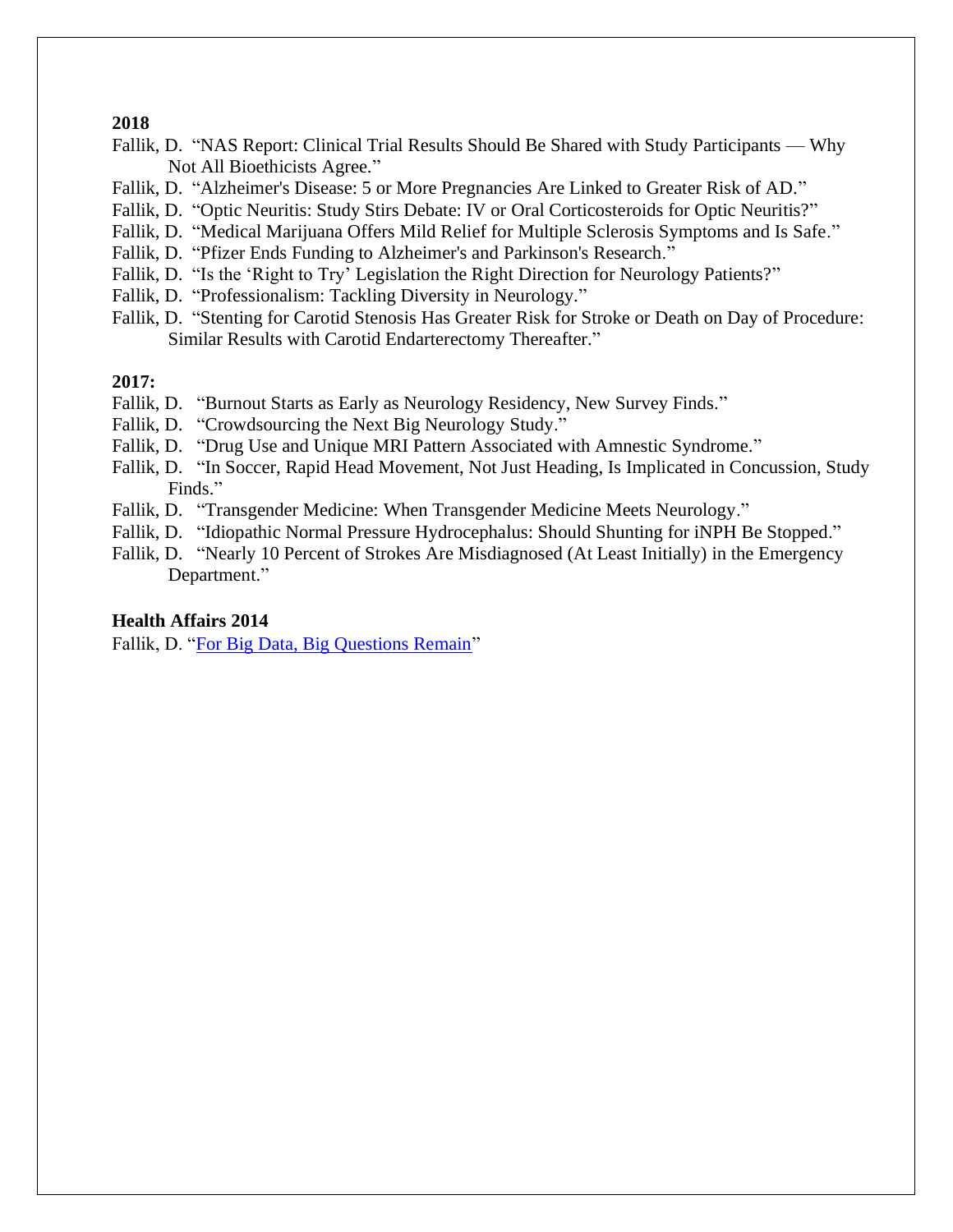## **Journalism Publications**

Selected articles listed out of several hundred published since 2007

#### **The Washington Post** (2017 -present)

Is Weight Needed At the Doctor's Office: Health and Science Cover, ETA. Feb. 22 [Climate Change And The Scent of Snow:](https://www.washingtonpost.com/science/2022/02/05/snow-smell-climate-change/) Health and Science Cover, Feb. 1 [Cats Take Blender Hostage.](https://www.washingtonpost.com/home/2022/01/08/cats-took-vitamix-hostage/) (Front page, January 2022) Q and A: [Dr. Raven Baxter:](https://www.washingtonpost.com/science/raven-the-science-maven/2021/09/24/e3415e9a-155c-11ec-9589-31ac3173c2e5_story.html) Raven The Science Maven. (Health and Science, 2021) Q and A: [Aubrey Gordon:](/Users/fallik/Desktop/jobs/Aubrey%20Gordon,%20the%20writer%20behind%20‘Your%20Fat%20Friend,’%20has%20some%20thoughts%20on%20diets,%20BMI%20and%20the%20relentless%20advice%20of%20strangers) "Your Fat Friend" (Features 2021) Q and A: [Writers On The Pandemic:](https://www.washingtonpost.com/entertainment/books/how-judy-blume-samantha-irby-jennifer-weiner-and-other-authors-are-spending-their-quarantine/2020/04/10/076093e6-7a9e-11ea-9bee-c5bf9d2e3288_story.html) Judy Blume, Wally Lamb. (Features, 2020) Q and A: [Allie Brosh](https://www.washingtonpost.com/entertainment/books/solutions-and-other-problems-author-allie-brosh-talks-cats-depressions-and-the-joys-of-zoom-book-tours/2020/10/07/211f8616-040a-11eb-897d-3a6201d6643f_story.html) (Features 2020) Profile: [Surgeon General](https://www.washingtonpost.com/health/loneliness-was-a-common-concern-he-heard-from-people-of-all-ages-it-inspired-his-book/2020/05/22/df398d74-945f-11ea-91d7-cf4423d47683_story.html) Dr. Vivek Murthy (Health and Science 2020) Men's Sheds: [Australia's Answer to Lonely Men](https://www.washingtonpost.com/national/health-science/what-to-do-about-lonely-older-men-put-them-to-work/2018/06/22/0c07efc8-53ab-11e8-a551-5b648abe29ef_story.html) (Health and Science 2018) Curing [Loneliness on Twitter](https://www.washingtonpost.com/lifestyle/2018/12/24/im-usually-lonely-jew-christmas-last-year-i-found-community-twitter/) (Health and Science 2018) Stupid [Ways We Hurt Ourselves](https://www.washingtonpost.com/news/to-your-health/wp/2017/12/22/whats-the-most-embarrassing-way-youve-ever-injured-yourself/) (Health and Science 2017)

#### **National Public Radio (online and radio)** (2020 -present)

["The Science Behind the Scent of Fall\)](https://whyy.org/articles/why-do-we-love-the-way-autumn-smells-its-not-about-pumpkin-spice/) (2021) ["Senior Falls Rise During Pandemic"](https://whyy.org/articles/getting-out-and-moving-helps-reduce-the-risk-of-falls-in-older-people-study-shows/) (2021) ["Coronavirus Expands Telehealth Potential"](https://whyy.org/articles/coronavirus-offers-the-chance-to-explore-telehealths-wider-potential/) (2020) ["Coronavirus Strains Some Friendships, Empowers Others"](https://whyy.org/articles/can-we-still-be-friends-coronavirus-means-working-at-formerly-easy-relationships/) (2020)

### **PBS: Next Avenue** (2021-present)

Q and A: [Steven Johnson](/Users/fallik/Desktop/jobs/teven%20Johnson) (2021) ["NIH study: Dog Aging Project\)](https://www.nextavenue.org/aging-study-dogs/) (2021) ["Pandemic and Mobility"](https://www.nextavenue.org/mobility-and-falls-pandemic/) (2021)

#### **Science News (**2020-present**)**

["How Antibody Tests Work"](https://www.sciencenews.org/article/covid-19-coronavirus-pandemic-how-antibody-blood-tests-work) (2020) ["BMI A Risk Factor For COVID"](https://www.sciencenews.org/article/coronavirus-covid19-obesity-risk-factor) (2020)

**Nieman Storyboard (**2020-present)

["The Power of Narrative: Non-fiction narrative in challenging times"](https://niemanstoryboard.org/stories/the-power-of-narrative-non-fiction-narrative-in-challenging-times) (2021)

#### **The Wall Street Journal** (2009-2016)

"Treating [Epileptic](https://www.wsj.com/articles/SB10001424052702303978104577361963045028278) Seizures By the Clock," April 2012

"New [Hospital](https://www.wsj.com/articles/SB10001424052970204642604577213390021632180) Cuisine: Food Made to Order," Feb. 2012

"Young [Scientists](https://www.wsj.com/articles/SB10001424052970204397704577074522055705182) Take Aim," Dec. 2011

"The Baby Might Be Giving You [Mommy](https://www.wsj.com/articles/SB10001424052748703350104575653223648778294) Thumb," Dec. 2010

"Recession Victims Take Cooking Classes to Save Money," August 2009 (w/video)

"Childhood Cancer Survivors Face New Threats as Adults," July 2009

#### **The Wall Street Journal, Culture Desk** (2009-2016)

More than 200 articles following: "The Good Wife," "Project Runway," "Friday Night Lights," "Jersey Shore," "Iron Chef," "So You Think You Can Dance," "The Following,"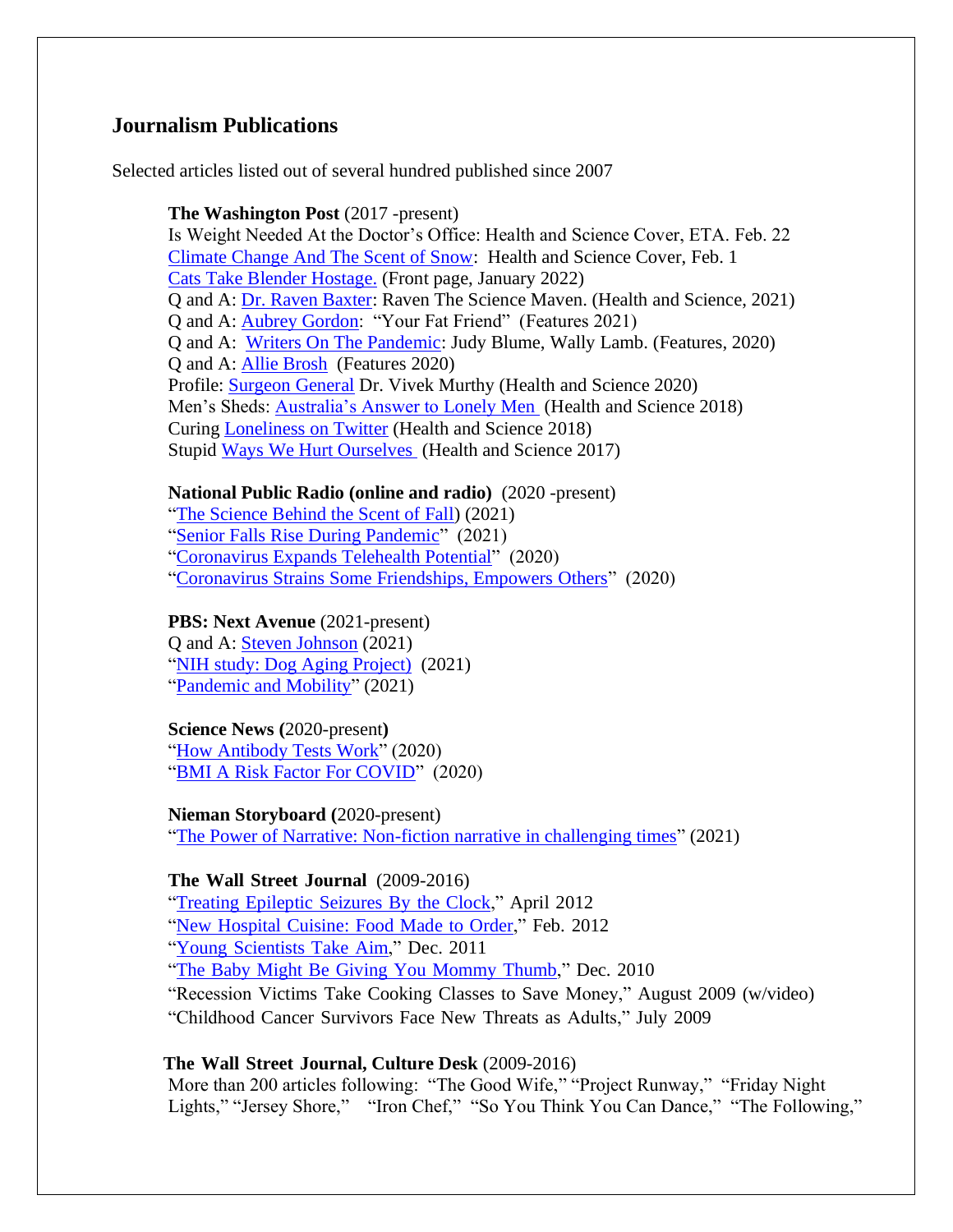"Gossip Girl," "Nashville," and others.

Live blogged both the [London](https://www.wsj.com/articles/BL-SEB-71188) and the [Sochi](https://www.wsj.com/articles/BL-SEB-79694) Olympics Selected Interviews with: [Brian Boitano](https://www.wsj.com/articles/BL-SEB-5762) (Olympic ice skater) [Tim Gunn](https://www.wsj.com/articles/BL-SEB-47641) (Project Runway) [Kyle Chandler](https://www.wsj.com/articles/BL-SEB-33980) (Friday Night Lights [Gail Simmons](https://www.wsj.com/articles/BL-SEB-46700) (Top Chef)

**The Philadelphia Inquirer** – (2007-present) Medical and Feature writer. **"Comic**[-Con 2019: Tom Holland](/Users/fallik/Desktop/jobs/Fallik,%20D.%20(2019).%20Philly’s%20Keystone%20Comic%20Con%20tells%20attendees%20not%20to%20ask%20Tom%20Holland%20about%20Spider-Man’s%20split%20from%20Marvel.)**'s** Split With Marvel**?**" (2019) ["Spider-Man and Me"](https://www.inquirer.com/celebrity/keystone-comic-con-philadelphia-tom-holland-spiderman-20190820.html) (2019) "Penn mental-health clinic aids struggling vets and families," (2017) ["Growing Up Bono,"](/Users/fallik/Desktop/jobs/Fallik,%20D.%20(2017).%20Growing%20up%20Bono%20in%20the%20land%20of%20The%20Boss.%20The%20Philadelphia%20Inquirer.%20https:/www.inquirer.com/philly/entertainment/growing-up-bono-in-the-land-of-the-boss-20170614.html) (2017) "In Philly, doctors bring specialty care to communities that need it most," (2016)

Inquirer selected interviews with: [Ta-Nehisi Coates](https://www.inquirer.com/philly/entertainment/arts/ta-nehisi-coates-the-real-real-life-of-writing-20171026.html) [Margaret Atwood](https://www.inquirer.com/philly/entertainment/literature/20151018_Q_A__Margaret_Atwood_talks_about_writing__editing__the_future__Elvis_robots__and_Mae_West.html) [Erik Larson](https://www.inquirer.com/philly/entertainment/literature/20160403_Erik_Larson_on_the_search_for_new_things_to_write_about.html) Hanya [Yanagihara](https://www.inquirer.com/philly/entertainment/literature/20160329_Hanya_Yanagihara_brings_her_big_life_to_the_Free_Library.html) Louise [Erdrich](https://www.inquirer.com/philly/entertainment/20160510_Louise_Erdrich_brings__LaRose__to_the_Free_Library.html)

**The Philadelphia Inquirer –** Multimedia Fellow, Summer 2015 [Multimedia series](https://dawnsviewfromthebeach.wordpress.com/type/video/) on environmental issue at the Jersey and Delaware shore.

#### **Philadelphia Magazine –**

"*Q&A: Judy Collins," (2017)* "Not a Single Penn [Employee](https://www.phillymag.com/news/2016/06/28/donald-trump-wharton-penn-donations/) Donated To Trump," (2016)

#### **Sierra Club**

["Love Crab:](https://www.sierraclub.org/sierra/love-crab) The yearly citizen science crab orgy is upon us."  $(2017)$ 

#### **Poynter Institute**

"Indemnity Clauses Leave Freelancers Open to Lawsuits," co-author. May 2015 "Emergence of Food Writing Beyond Restaurant Reviews. May 2011

#### **Al-Jazeera America –** (2013-2015)

"The Return of Cattle [Rustling,"](http://america.aljazeera.com/articles/2015/4/14/they-steal-cattle-dont-they-cattle-rustling-returns.html) April 2015 "Minorities and Women Take On The Farm," July 2014 "True/False Film Festival: An Alternative to Sunday," Feb. 2014 "Okra-home: "Midwest Farmers Embracing Okra," Dec. 2013

#### **The New Republic –**

["Pharmaceuticals](https://newrepublic.com/article/115883/drugs-drinking-water-new-epa-study-finds-more-we-knew) Through the Tap," April 2014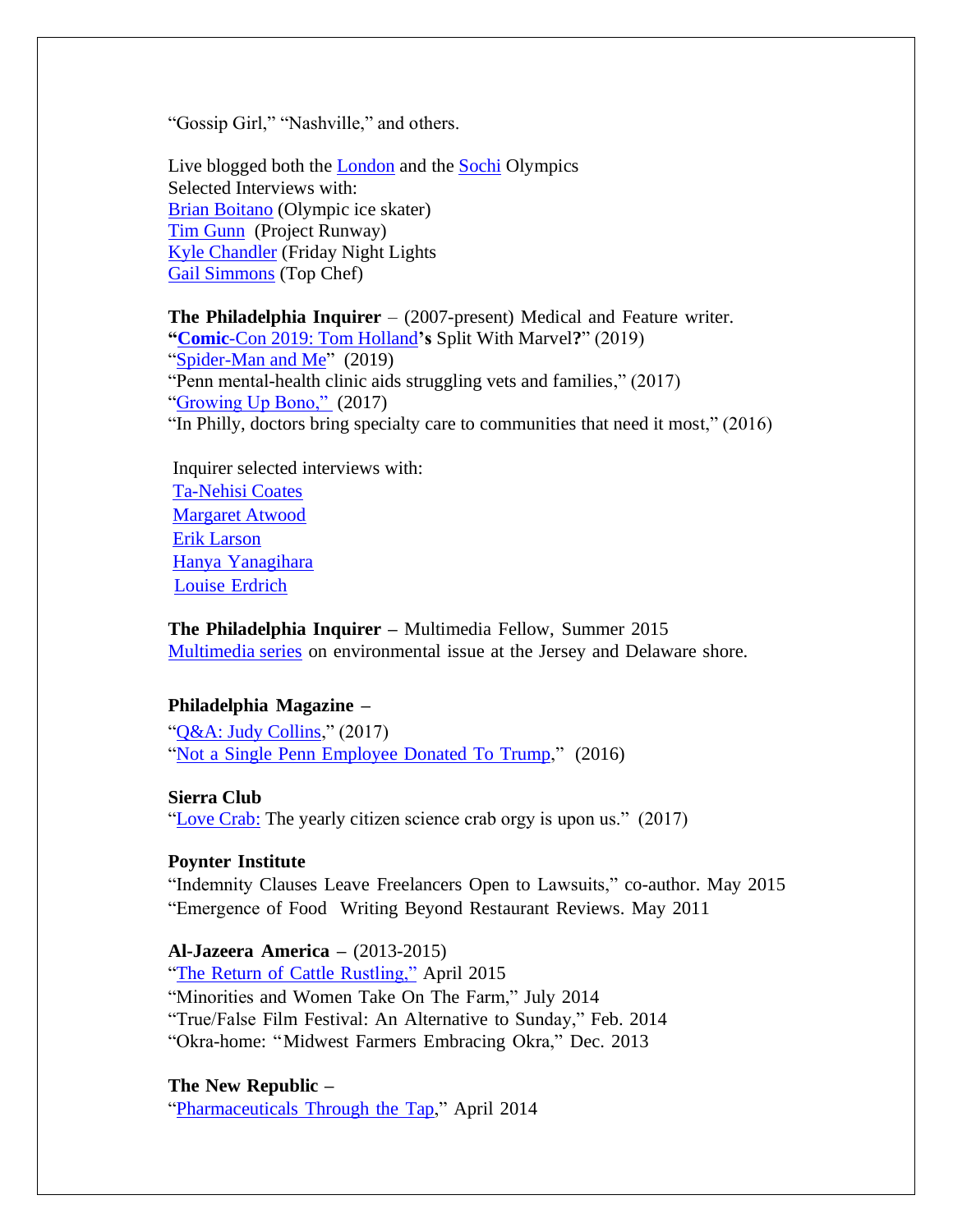## **Panels and Professional Presentations**

- University of Pennsylvania, School of Nursing. Nov. 2021
- Society for Black Neurologists. Oct. 2021
- MD-DC Press Association Panel. Oct. 2021
- Massachusetts Institute of Technology, Data instructor, Fall 2020, Fall 2021
- Nemours-Alfred I. DuPont Hospital. Nov. 2020
- University of Delaware, Computational Social Science Panel, Oct. 2020
- Center for Integrative and Translational Physiology, California State University, Sept. 2020
- Thomas Jefferson School of Medicine, August 2020
- Nemours-Alfred I. DuPont Hospital, July 2020
- Association of Health Care Journalists: Webinar Panel: Healthcare Disparities, May 2020
- Association of Health Care Journalists, National Conference, Austin 2020 (canceled)
- South by Southwest, full conference, [Presentation](https://schedule.sxsw.com/2019/events/PP103401) March 2019
- The Wharton School at the University of Pennsylvania, October 2017
- Massachusetts Institute of Technology, Science Writing Program, October 2017
- National Gay and Lesbian Journalist Association, Philadelphia, July 2017
- Association of Journalists and Authors, National Conference, NYC, April 2017
- Organizer, Journalism and Women Symposium Conference, October 2016
- Investigative Reporters and Editors, National Conference, Philadelphia, 2015
- Association of Health Care Journalists, National Conference, Denver, April 2014
- Association of Journalists and Authors, National Conference, NYC, April 2013
- Salem Community College, October 2010.
- Lilly-East Conference on College and University Teaching. February 2009
- Investigative Reporters and Editors, National Conference, Baltimore, 2009.
- National Council for Science and the Environment. Washington D.C., 2007.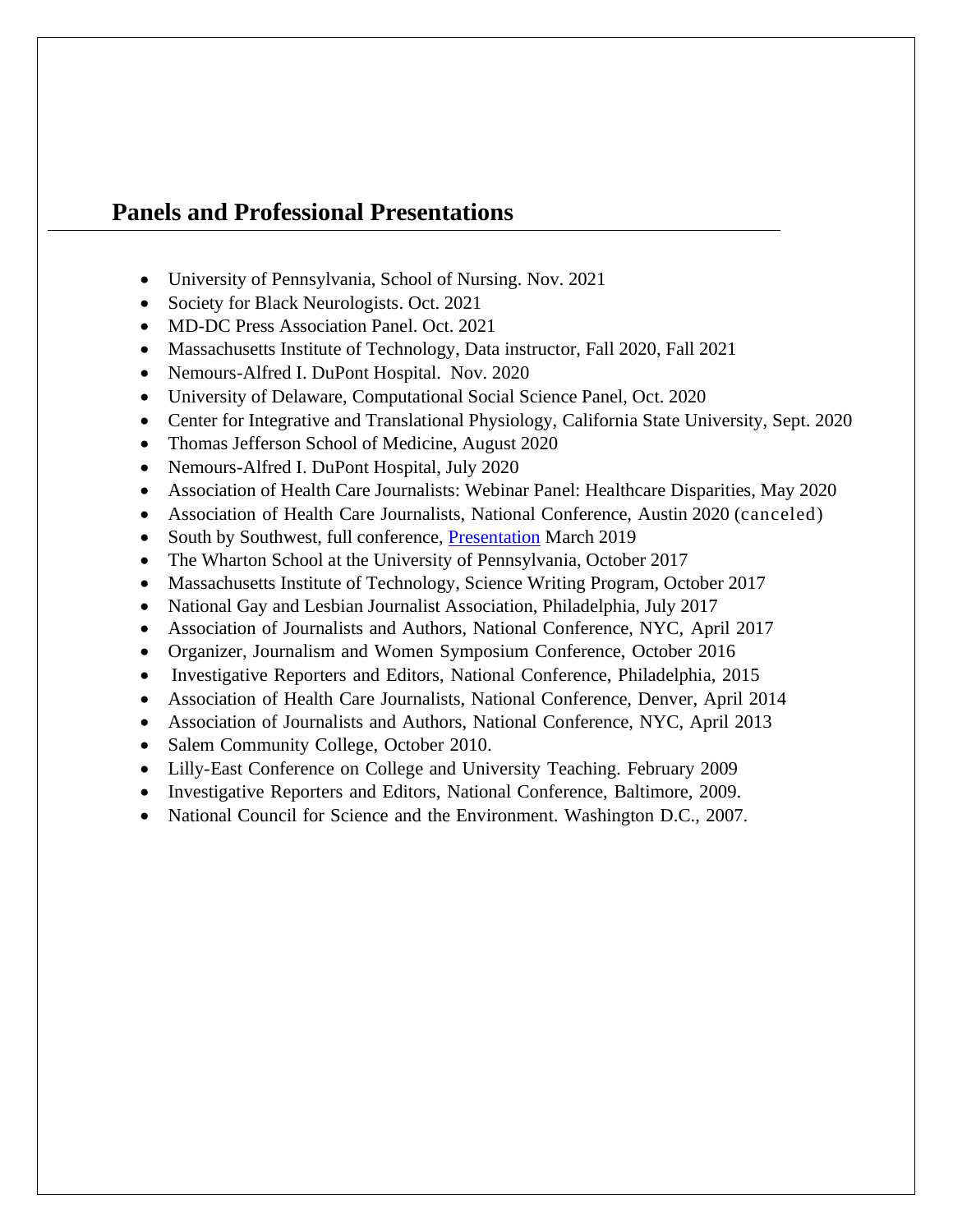# **Service**

## **Service within University of Delaware:**

- Executive Committee, 2016-2018, 2020-present
- Judge, UniDel Scholars Committee, 2021-present
- Journalism Internship Coordinator, 2007-present
- Associate Faculty, Data Science Institute, 2016-present
- Keynote speaker, Graduate Student Welcome. September 2021
- Seminar Speaker, Geography Department, Fall 2021
- Panelist, "Picture A Scientist," Graduate discussion with provost, March 2021
- Speaker, Global Studies Lecture Series. November 2020
- Panelist. Virtual Computational Social Science Symposium, Oct. 2020
- Moderator, Q and A with Charles Bergquist, director of Science Friday, May 2020

## **Service to the Profession:**

- MD-DC-DE Award Judge, 2020-present
- American Jewish Press Association Rockower Award Judge, 2016-present
- Advisory Board, Delaware Digital Newspaper Project, 2016-present
- Panelist, MD-DC-DE Internship Seminar, October 2021
- Iowa Better Newspaper Contest, 2020
- Delaware Press Association Awards, Judge, 2012, 2015, 2018
- Board of Directors, DART Society, Center for Journalism and Trauma, 2012-2014)

## **Service within the Community:**

• Hospice volunteer training – University of Pennsylvania 2018

# **Media Interviews**

- Lab Out Loud Podcast Combatting Loneliness April 2020
- USA Today Loneliness and Generation "Z." March 2019
- Kaiser Health News Generation Lonely. March 2019
- Poynter "Next Steps." September 2017

# **Professional Affiliations**

- Investigative Reporters and Editors
- Association of Health Care Journalists
- National Association of Science Writers
- National Communication Association